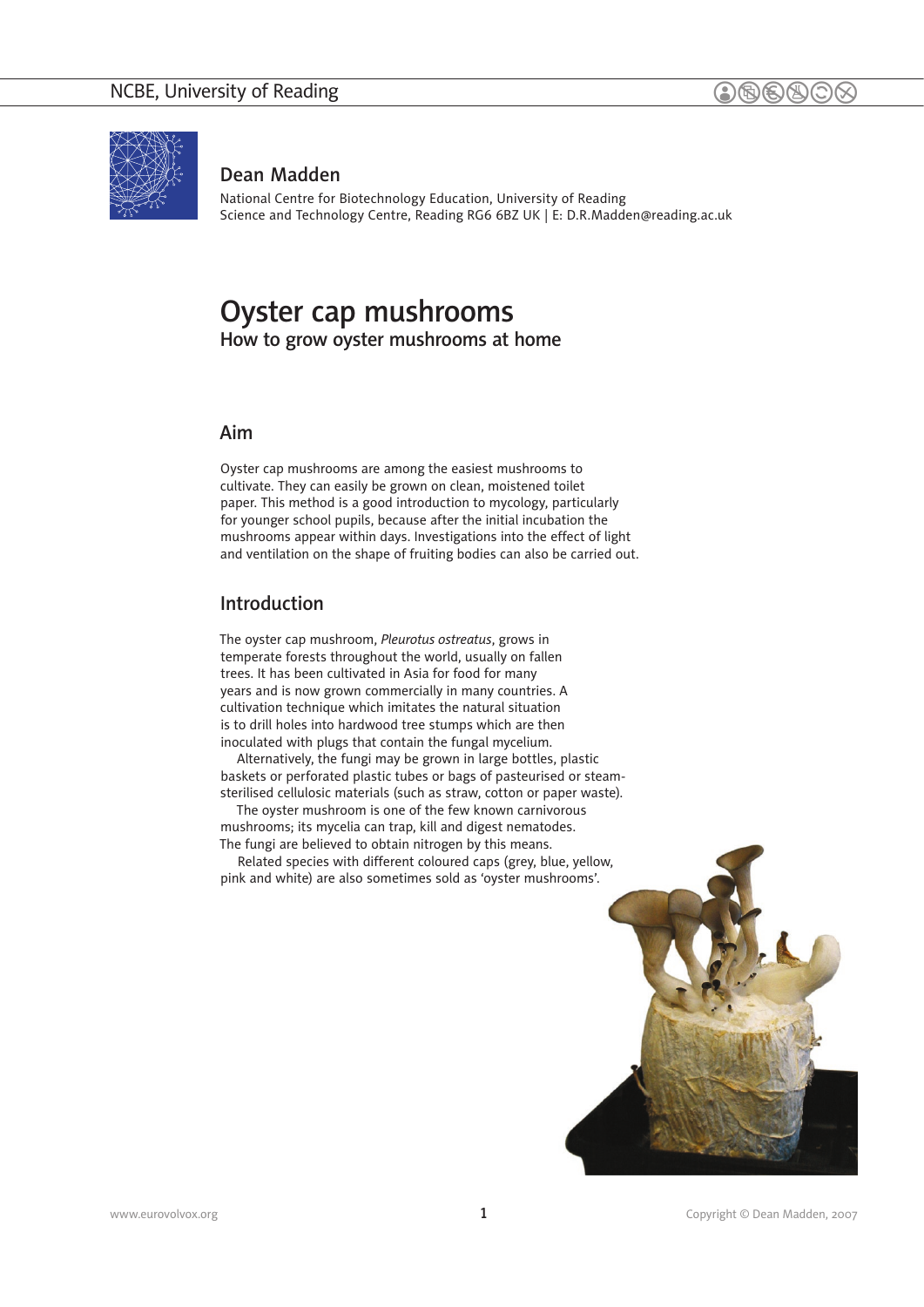## Equipment and materials

### Needed by each person or group

#### Equipment

- Kettle for boiling water
- Large saucer or paper plate •

#### Materials

- Soft paper toilet roll (it is important to use unbleached paper)
- *Pleurotus ostreatus* starter culture, 50g *•*
- Plastic wrap or a large plastic bag •

## Procedure

- Place a new, clean toilet roll on a saucer or plate. 1�
- Carefully pour boiling water from the kettle into the centre of the toilet roll, until the paper is thoroughly moistened. Leave the toilet roll to cool down for 10–15 minutes. *The boiling water will help to partially sterilise the paper.* 2�
- Remove the cardboard tube from the centre of the toilet roll. Pour the *Pleurotus* starter culture into the middle of the paper. 3�



- Cover the inoculated toilet roll loosely with plastic wrap or a plastic bag to stop it drying out, and leave it in a warm (25–30°C) dark place for about two weeks, until a dense white mycelium completely covers the paper. *The Pleurotus fungus will grow through the paper, breaking down the cellulose and using it as an energy source. After two weeks the toilet roll will look like a white Stilton cheese and smell strongly of mushrooms.* 4�
- Put the still-covered toilet roll into a refrigerator at about 4°C for 48–96 hours. *This brief cold shock will trigger the production of fruiting bodies (mushrooms).* 5�
- Remove the toilet roll from the refrigerator and unwrap it. Leave the toilet roll in a cool (8–14°C), light and airy place (a window sill from which inquisitive neighbours can see it is ideal). 6�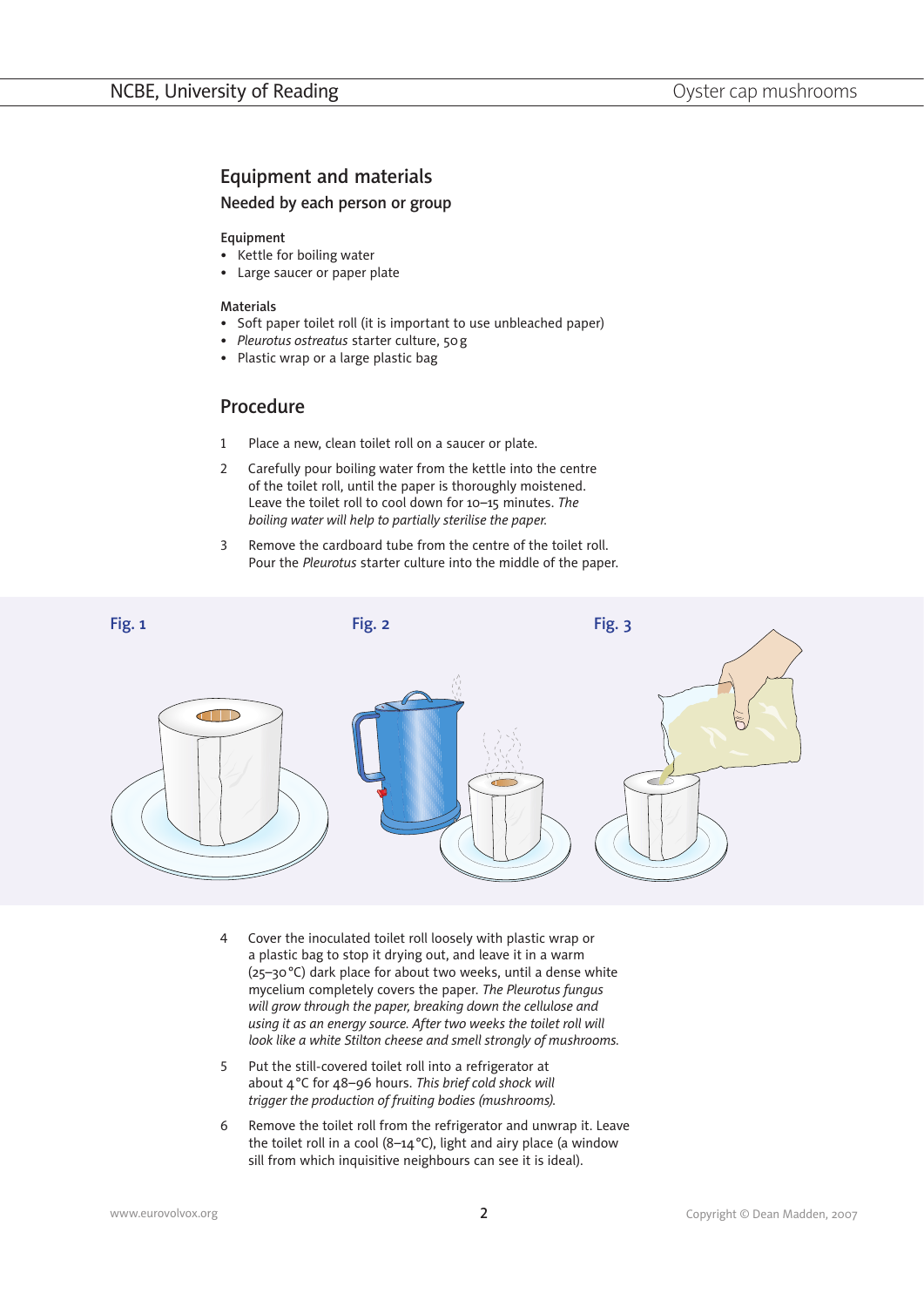It is important that the toilet roll does not dry out. A hand sprayer may be used to moisten the paper from time to time. After 12–17 days oyster mushrooms start to be produced; the exact time depends upon the temperature, humidity and the wavelength and intensity of the ambient light.



# Safety guidelines

The very large inoculum suggested here should ensure rapid growth of oyster mushroom mycelium which will out-compete any chance contaminants.



Some people are allergic to mushrooms or mushroom spores and others may become sensitised by high concentrations of spores. The mushrooms should therefore be picked before the spores are released. This is best done when the margin of the developing mushroom has unrolled, becoming flattened and slightly undulating.

## Preparation and timing

It takes about one month before mushrooms are produced.

## Troubleshooting

Regulate the humidity appropriately. Do not allow the toilet paper to dry out. Excessive humidity may encourage the growth of other moulds, however.

# Additional investigations

This basic activity may be extended in several ways to investigate, for example, the effect of light (both intensity and wavelength) and ventilation on the shape of the mushrooms. The effect of the duration of the cold shock on the induction of fruiting may also be studied.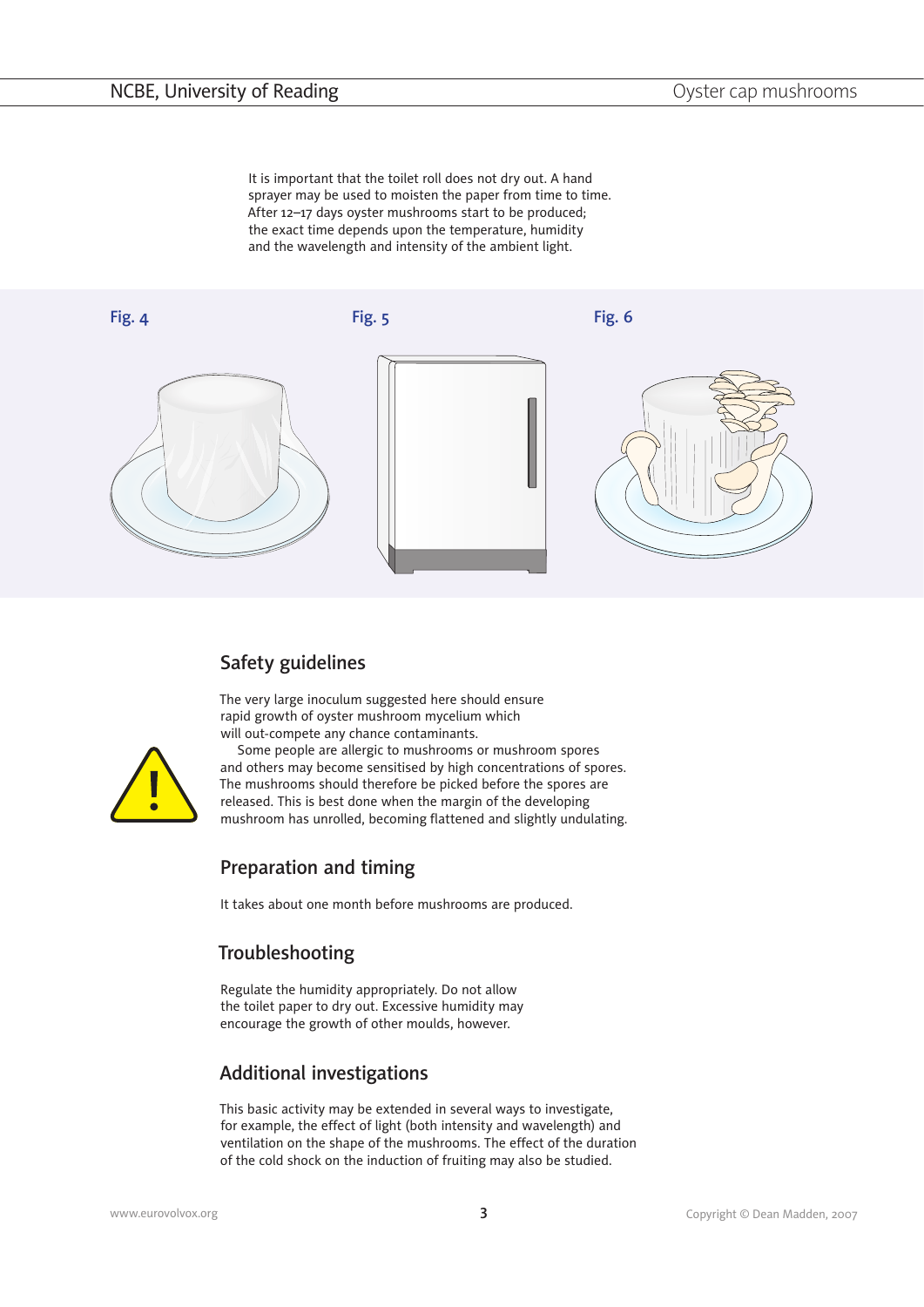On his web site '*Oyster mushrooms are good!*', Ralph Kurtzman relates the morphology of the mushrooms to their natural history:

*"Two factors control the stem length: light and ventilation. The natural habitat for oyster mushrooms is on recently dead trees or branches in the forest. Sometimes the branches that the mushrooms grow on fall to the ground and are covered by leaves or other debris. If mushrooms are to distribute their spores, they must grow above the debris. Both light and low carbon dioxide are signals that the mushroom is in the open where it can distribute its spores. Some of the debris will be rotting and releasing carbon dioxide, so carbon dioxide is usually found in high concentrations on the forest floor. Winds ... remove carbon dioxide, but can have little effect on that in the debris. In seeking the low carbon dioxide levels, the mushrooms escape the debris. In nature, winds serve a second purpose, they help distribute the spores; that is one purpose the grower wants to avoid. He must avoid it by timing the picking."*

## Leek and oyster mushroom terrine with hazelnut vinaigrette

#### Ingredients

- 1.2 kg trimmed leeks, cut into 13 cm lengths
- 100g oyster mushrooms, blanched and drained
- bunch of chervil
- vinaigrette made with hazelnut oil
- salt and freshly ground pepper

### Method

- Slit the leeks lengthways and wash them well. 1�
- Tie them into equal bundles and cook until tender but still 'al dente' — about 3–4 minutes in boiling water.  $\overline{\mathcal{L}}$
- Put the leeks into a large bowl of iced water, then drain them well, squeezing out excess water. 3�
- Line a 10 x 15 x 8 cm terrine or loaf tin with foil and pack the leeks in firmly. 4�
- Season well with salt and pepper as you make alternating layers of green and white leeks and drained mushrooms, ending with a layer of leeks which should be above the level of the terrine. 5�
- Place a piece of board or stiff card, cut to fit the inside of the terrine and covered with foil, over the top layer of leeks and invert the whole terrine on to a flat dish. 6�
- Weigh down the terrine with a kilogram mass and refrigerate for 6 hours or more to compress the leeks. 7�
- To serve, unmould the terrine on to a serving dish and remove the foil carefully. Decorate with chervil sprigs. Serve with hazelnut vinaigrette. 8�